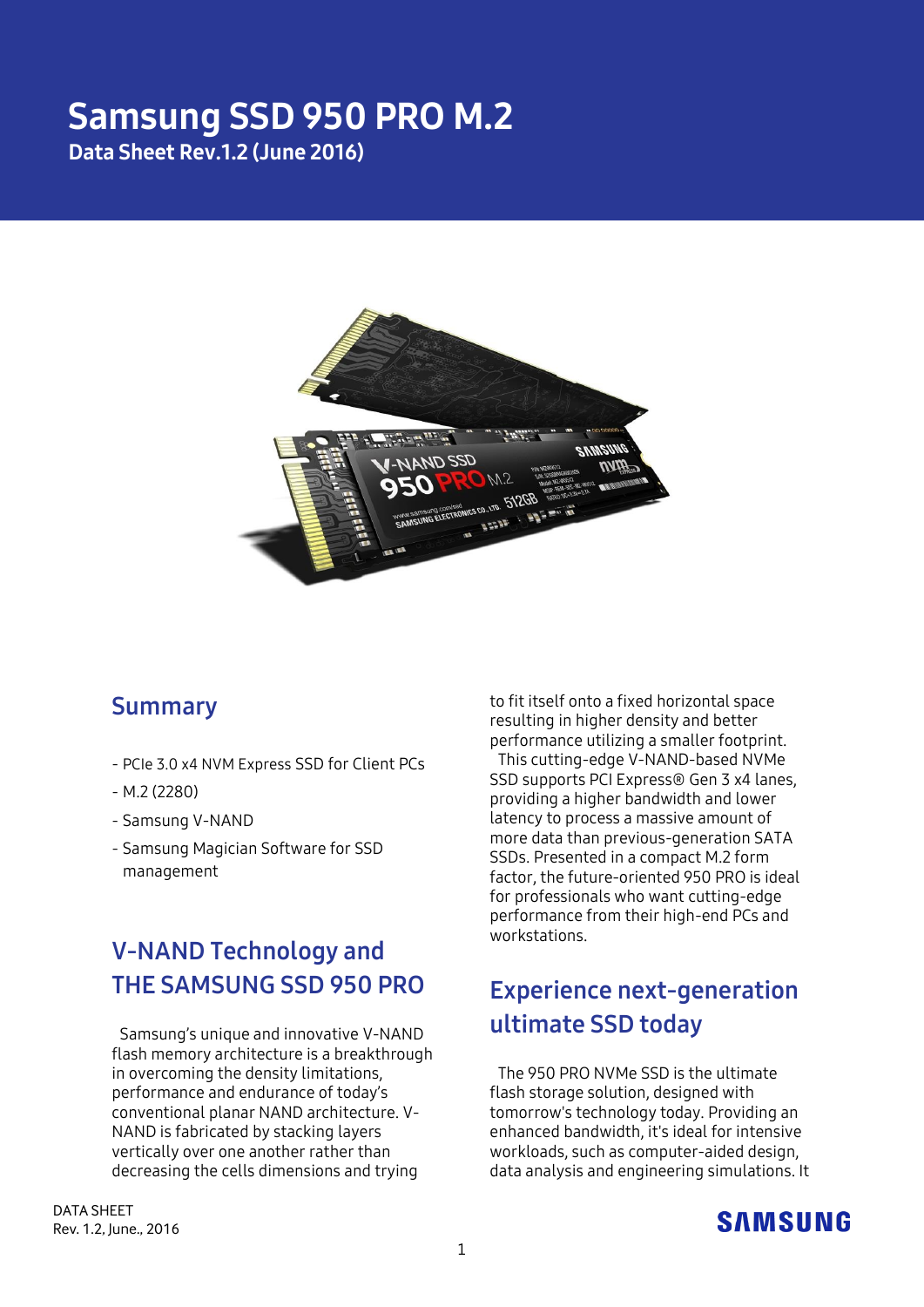outperforms SATA SSDs with 4.5X faster sequential read (2,500 MB/s) and 2.5X faster sequential write speeds (1,500 MB/s). Plus, the 950 PRO boasts random read/write speeds of up to whopping 300K/110K IOPS.

# **Maximize endurance reliability under heavy workloads**

#### **Maximize endurance under heavy workloads**

The innovative V-NAND technology designed into the 950 PRO strengthens the endurance of the SSD through insulators that cause less stress and are more resistant to wear, prolonging the lifespan of the SSD. This state-of-the-art technology has been tested for endurance on client systems under heavy workloads over a 5-year warranty period. These tests ensure that the 950 PRO will maintain a high level of sustained performance for long periods of time under heavy workloads..

### **Save power while maintaining peak performance**

If you're in the midst of performing a complex data analysis or engineering simulation on your laptop, the last thing you want to have happen is your battery runs out. Designed to consume 5.7 W at peak workloads, the 950 PRO secures battery life while maintaining superior performance levels. The Active State Power Management (ASPM) mechanism built into the 950 PRO, which is similar to the device sleep mode in a SATA interface, reduces power consumption. In standby mode, the 950 PRO consumes only 2.5 mW of power, half the power consumption of an SATA (compared to 850 PRO) in Device Sleep Mode.

### **Dynamic Thermal Throttling Protection**

In most cases of data transfers, heavy workloads can induce heat and result in high temperatures. Once temperatures reach a threshold, memory performance may malfunction. As the leader in SSD memory solutions, we equipped the 950 PRO with Dynamic Thermal Throttling Protection technology to automatically monitor and maintain optimal operating temperature to reduce the risks of overheating.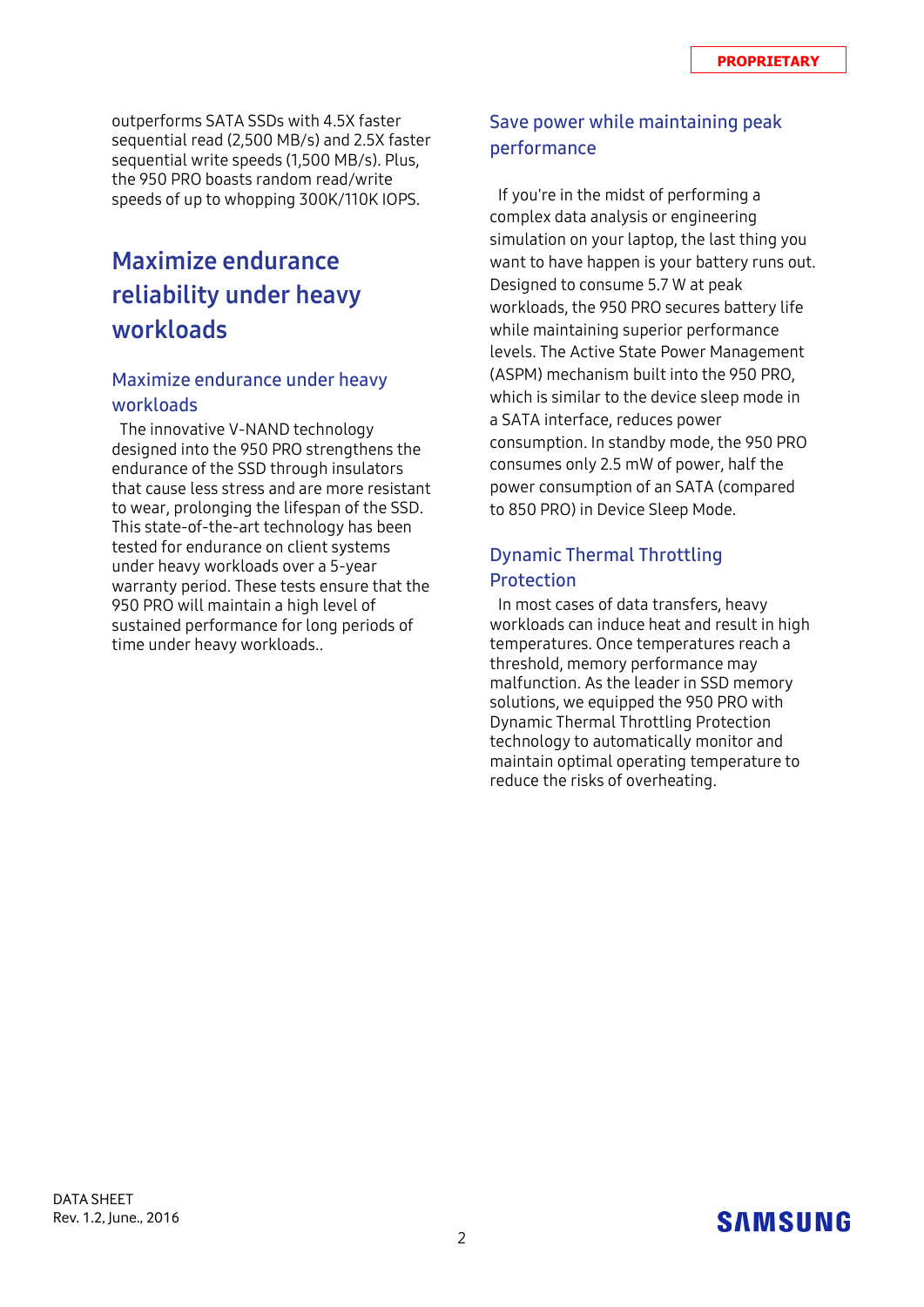## Technical Specifications

| Samsung SSD 950 PRO        |                                                                                                            |                                  |                  |  |  |
|----------------------------|------------------------------------------------------------------------------------------------------------|----------------------------------|------------------|--|--|
| <b>Usage Application</b>   | <b>Client PCs</b>                                                                                          |                                  |                  |  |  |
| Capacity                   | 256GB, 512GB                                                                                               |                                  |                  |  |  |
| Dimensions (LxWxH)         | Max 80.15 x Max 22.15 x Max.2.38 (mm)                                                                      |                                  |                  |  |  |
| Interface                  | PCIe 3.0 x4 (up to 32Gb/s) NVMe 1.1                                                                        |                                  |                  |  |  |
| Form Factor                | $M.2(2280)^+$                                                                                              |                                  |                  |  |  |
| Controller                 | Samsung UBX controller                                                                                     |                                  |                  |  |  |
| <b>NAND Flash Memory</b>   | Samsung V-NAND                                                                                             |                                  |                  |  |  |
| <b>DRAM Cache Memory</b>   | 512MB LPDDR3                                                                                               |                                  |                  |  |  |
| Performance*               |                                                                                                            | 256GB                            | 512GB            |  |  |
|                            | Sequential Read:                                                                                           | Up to 2,200 MB/s                 | Up to 2,500 MB/s |  |  |
|                            | Sequential Write**:                                                                                        | Up to 900 MB/s                   | Up to 1,500 MB/s |  |  |
|                            | 4KB Random Read (QD32 Thread 4)                                                                            | Up to 270K IOPS                  | Up to 300K IOPS  |  |  |
|                            | 4KB Random Write(QD32 Thread 4)                                                                            | Up to 85K IOPS                   | Up to 110K IOPS  |  |  |
|                            | 4KB Random Read(QD1 Thread 1):                                                                             | Up to 11K IOPS                   | Up to 12K IOPS   |  |  |
|                            | 4KB Random Write(QD1 Thread 1):                                                                            | Up to 43K IOPS                   | Up to 43K IOPS   |  |  |
| Data Security              | AES 256-bit for User Data Encryption <sup>††</sup>                                                         |                                  |                  |  |  |
| Weight                     | Max. 10g (512GB)                                                                                           |                                  |                  |  |  |
| Reliability                | MTBF: 1.5 million hours                                                                                    |                                  |                  |  |  |
| <b>Power Consumption**</b> | Active Read/Write (Average): Max. 5.6W(512GB) / Max.5.7 W(512GB)<br>Idle: 70mW<br>DEVSLP(L1.2 mode): 2.5mW |                                  |                  |  |  |
| <b>Supporting features</b> | TRIM(Required OS support), Garbage Collection, S.M.A.R.T                                                   |                                  |                  |  |  |
| Temperature                | Operating Temp: 0°C to 70°C<br>(Measured by SMART Temperature. Proper airflow recommended)                 |                                  |                  |  |  |
| <b>Humidity</b>            | 5% to 95%, non-condensing                                                                                  |                                  |                  |  |  |
| Vibration                  | Non-Operating:<br>20~2000Hz, 20G                                                                           |                                  |                  |  |  |
| <b>Shock</b>               | Non-Operating:                                                                                             | 1500G, duration 0.5m sec, 3 axis |                  |  |  |
| Warranty                   | 5 years limited                                                                                            |                                  |                  |  |  |
| <b>TBW</b>                 | 256GB: 200Terabytes-Written(TBW),                                                                          |                                  |                  |  |  |
|                            | 512GB: 400TBW                                                                                              |                                  |                  |  |  |
|                            |                                                                                                            |                                  |                  |  |  |

\* Sequential performance measurements based on Crystal Disk Mark 5.0.2 and Random performance measurements based on Iometer 1.1.0. Performance may vary based on SSD's firmware version, system hardware & configuration. Test system configuration : Intel Core i5-6600K @ 3.5GHz, DDR3 1600MHz 8GB, OS – Windows10 x64, Mainboard: MSI (Skylake), Model : Z170 KRAIT Gaming

\*\*Power consumption measured with IOmeter 1.1.0 with Intel i7-4770K(Haswell, 3.5GHz), DDR3 8GB, ASRock Z87 Extreme9/ac, APST on, OS- Windows7 Ultimate x64 SP1

†M.2 is a specification of form factor for ultra-thin PCs, The M.2 standard allows widths 12, 16, 22 and 30mm and lengths of 16, 26, 30, 38, 42, 69, 80 and 110 mm, Commercially M.2 is popular with width 22mm and legths 30, 42, 60 , 80 and 110mm. Samsung provides the most popular formfactor with 22mm X 80mm model (i.e., 2280) to consider user convenience.

†† The plan to provide a firmware update to enable TCG/OPAL and IEEE1667 has been put on hold due to the currently very restricted availability of commercial security software.